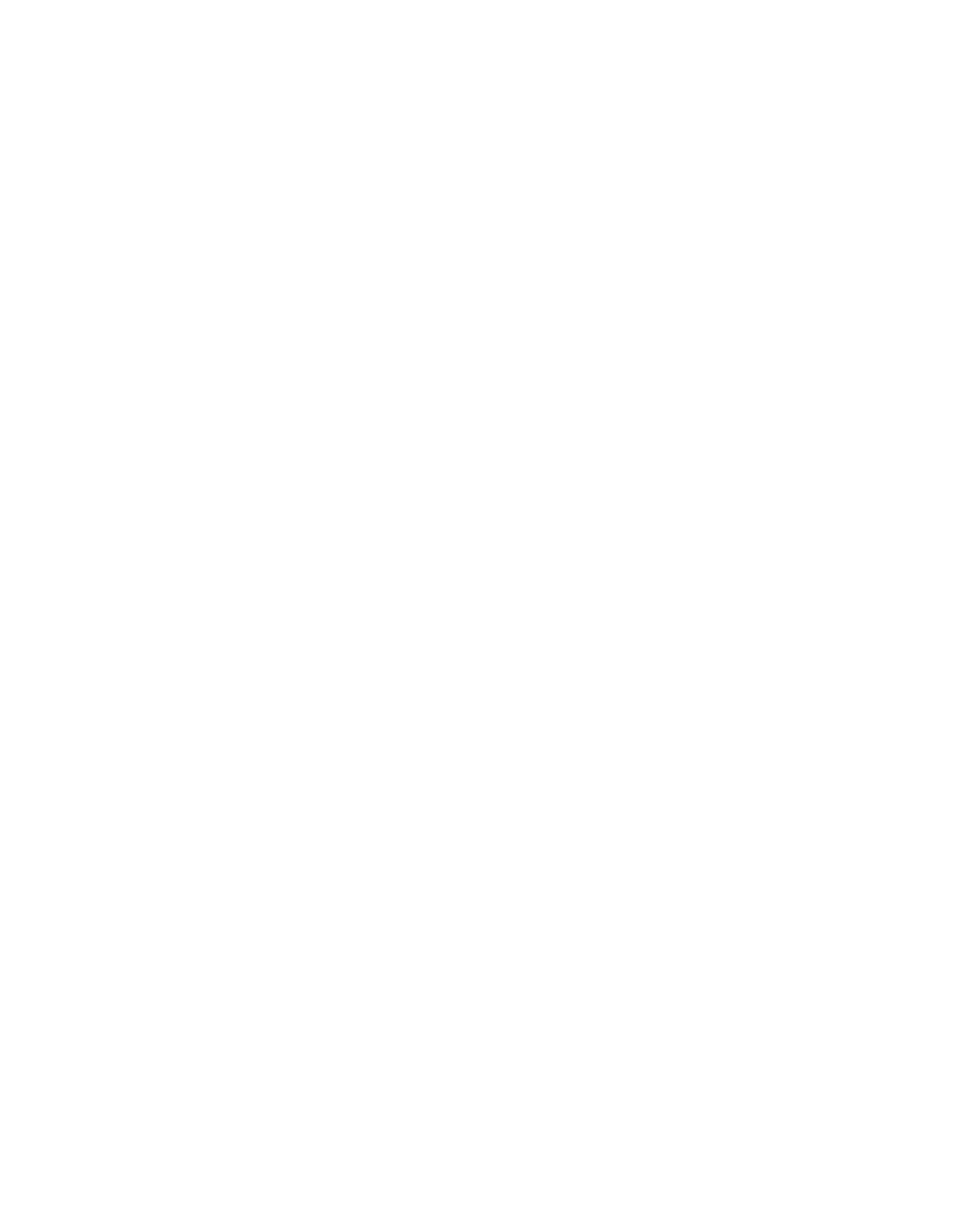#### **Overview**

Cornwall Community Hopsital is accountable for and committed to our Vision of "Exceptional Care. Always." As we near the end of our five-year Strategic Plan, we remain focused on our four Strategic Pillars, namely:

- 1) Partnering for patient safety and quality outcomes: We will partner with experts and our peers.<br>2) Patient inspired care: We will ensure the delivery of patient inspired care.
- Patient inspired care: We will ensure the delivery of patient inspired care.
- 3) Our team, our strength: We will continue to develop and promote our team.
- 4) Operational excellence through innovation: We will reinforce our commitment to solid operational and financial performance.

The 2019 Quality Improvement Plan will continue to build on some of the initiatives from the previous year's Plan to further enhance the quality and safety of care delivered; reducing readmissions for Chronic Obstructive Pulmonary Disease (COPD), focusing on discharge information, and timely responsiveness to complaints.

The current provincial platform and priorities include the desire to address "hallway medicine", better support end of life care and to reduce wait times for people requiring access to mental health and addiction services. These provincial priorities very much align with the opportunities for improvement that Cornwall Community Hospital worked on in 2018. Our focus was and continues to be to improve wait times in the Emergency Department. Another corporate project focused on reducing length of stay and improving patient flow. There were many other undertakings that aligned with these projects. As an example, through feedback obtained from our patients, it was apparent that there was a need to focus on improving patient education and other relevant discharge information. The Hospital's budget in 2018-2019 was established to support all of these initiatives as investments were required for additional staff (e.g. discharge planners, physician assistant, patient flow coordinator) as well as a patient educational program entitled Healthwise©.

Cornwall Community Hospital serves a community that has some unique challenges. According to Cancer Care Ontario's report titled Cancer Risk Factors Atlas of Ontario (2017), there is a higher propensity for someone residing in Cornwall to have cancer for the following reasons: (1) the consumption of alcohol by males exceed cancer prevention recommendations (2) females in parts of Cornwall consume less vegetables and fruit and lastly (3) females have increased sedentary behavior and also have higher incidences of smoking.

The community that is served by Cornwall Community Hospital has a population of approximately 110,000 and includes the Akwesasne First Nations Community. Cornwall is among the 20% most deprived areas in Ontario; 47% of the population has post-secondary education and 14.5% are living below the low-income cut-off. Within the Champlain Local Health Integration Network, the Cornwall area is noted to have the highest rate of Chronic Obstructive Pulmonary Disease (COPD), the second highest stroke rate and a very high diabetes rate amongst the Indigenous population. Cornwall's population has a higher percentage of seniors residing in the area; 23.2% of the population is 65 years and older compared to the province at 16.7%. According to the 2016 Statistics Canada report, 41.7% of the residents of Cornwall speak both English and French.

Cornwall Community Hospital has a partial designation under the French Language Services Act; as such services provided to our community are provided in both official languages. There has also been a significant commitment to establishing a culturally competent health care environment for the Akwesasne First Nations Community. Just this year, approximately 15% of the staff have participated in indigenous cultural awareness training. This is not unlike the Senior Friendly group that focuses on minimizing risk to seniors during their visits to the hospital.

The Hospital values the opportunity to work with the following community partners: The Ottawa Hospital, the Ottawa Heart Institute, the Ottawa Regional Cancer Centre, the Champlain LHIN Home and Community Care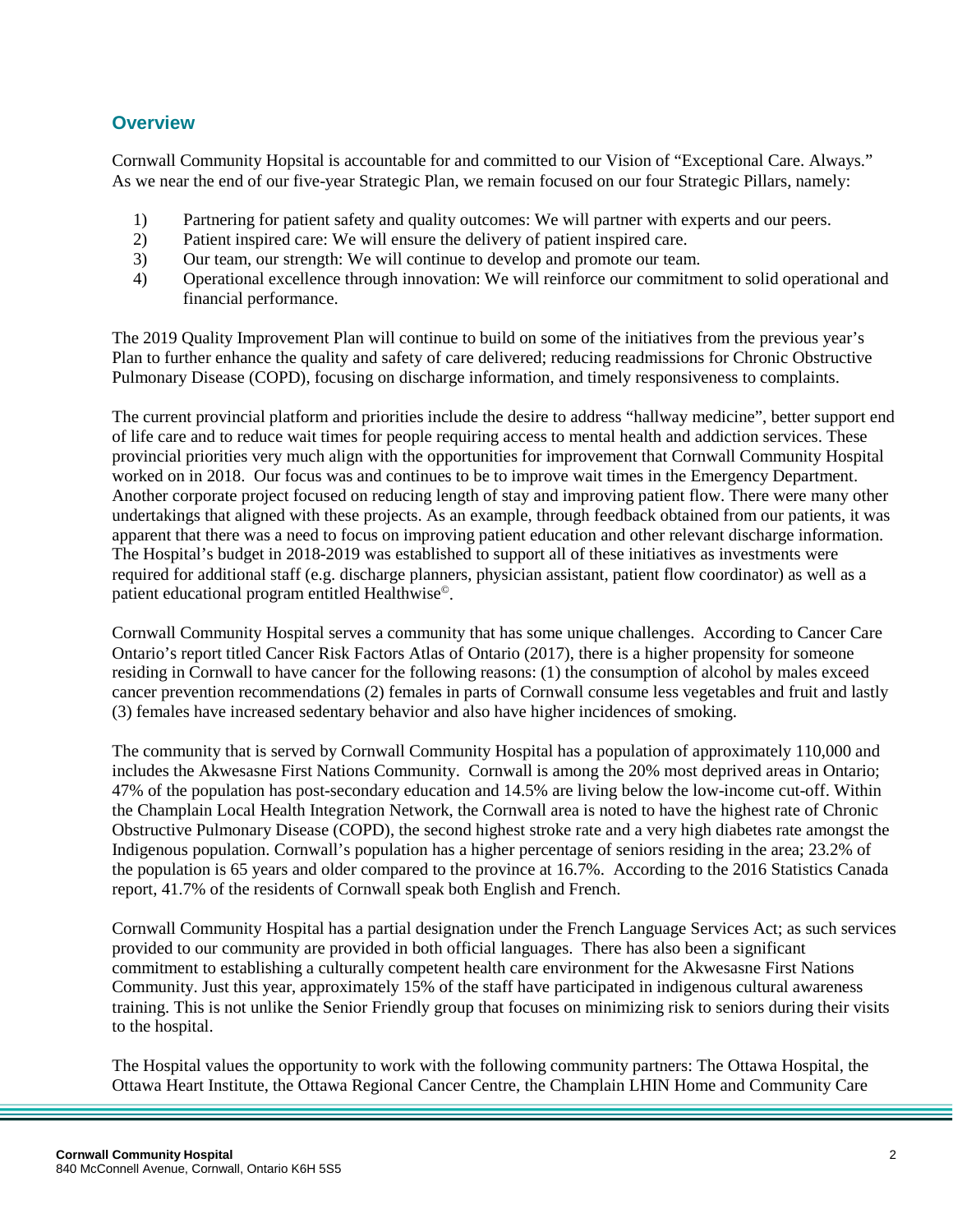Program, the Akwesasne Department of Health, the Cornwall Police Services, the Royal Ottawa Hospital, the Eastern Ontario Health Unit, St. Joseph's Continuing Care Centre, Glengarry Memorial Hospital and Winchester District Memorial Hospital. We are fortunate to have been able to recruit a resident of Akwesasne as a Board member. In addition, the Hospital has created a partnership with the Seaway Valley Community Health Centre to reduce Chronic Obstructive Pulmonary Disease (COPD) admissions and with the Children's Hospital of Eastern Ontario (CHEO) to treat diabetic children bringing "care closer to home". Cornwall Community Hospital works collaboratively with St. Joseph's Continuing Care Centre establishing a transitional plan to reduce the likelihood of patients requiring long-term care placement from the hospital setting. Finally, the Hospital works closely with Cornwall Hospice that is able to provide holistic end of life care in a residential setting.

Over the past year, many of the dedicated physicians retired and it continues to be a challenge to recruit some medical specialists most notably psychiatrists, hospitalists and emergency physicians. This challenge is not unique to Cornwall as there is a significant shortage of psychiatrists across Ontario. It should also be noted that access to primary care in the community is challenging; Cornwall is identified by the Ministry of Health and Long-Term Care as being an "area of high physician need". This impacts access to care, for example there are times when establishing safe discharge plans for patients becomes challenging because a majority of patients are unlikely to have access to their primary care physicians within seven (7) days of discharge (as is suggested for many patients with specific chronic illnesses).

Our selection of key performance indicators has been informed by these environmental factors. In order to support the 2019-2020 Quality Improvement Plan, Cornwall Community Hospital will strive to further improve the capacity of the organization's quality agenda by focusing on the indicators below. These are priority (P) or mandatory (M) indicators as defined by Health Quality Ontario.

- $\triangleright$  Number of inpatients receiving care in unconventional spaces (P)
- $\triangleright$  Time to Inpatient Bed (M)
- $\triangleright$  Patient Experience regarding information received at discharge (P)
- $\triangleright$  Complaint acknowledgement (P)
- $\triangleright$  Number of Violence Incidents (M)
- $\triangleright$  Medication reconciliation at discharge (P)

### **Describe your organization's greatest QI achievement from the past year**

Our hospital is partnering with the Cornwall and District Family Support Group in a project funded by The Change Foundation to improve the interaction between family caregivers and the addiction and mental health system. As part of this project, called Embrace, the Hospital set out to change the way health providers in the Inpatient Mental Health Unit include family caregivers in planning and preparing for the discharge of their loved one. Through a true co-design framework, caregivers and providers were brought together to develop and implement three change ideas to support this initiative.

- #1. As part of the Changing CARE project with The Change Foundation, Cornwall Community Hospital collaborated with three other projects in the province to create staff training modules on the value of caregivers, communicating with caregivers and empowering caregivers. This on-line training is mandatory for our staff working in the area of addiction and mental health. We are collaborating on the development of an additional module which will be specific to caregivers of someone with an addiction and/or mental health issue.
- #2. Cornwall Community Hospital staff indicated that they do not always know who the caregiver for a particular patient is. We undertook a project called "Mission Recognition" to formally identify caregivers by welcoming them to the unit, giving them an identification badge and greatly enhancing our caregiver welcome package.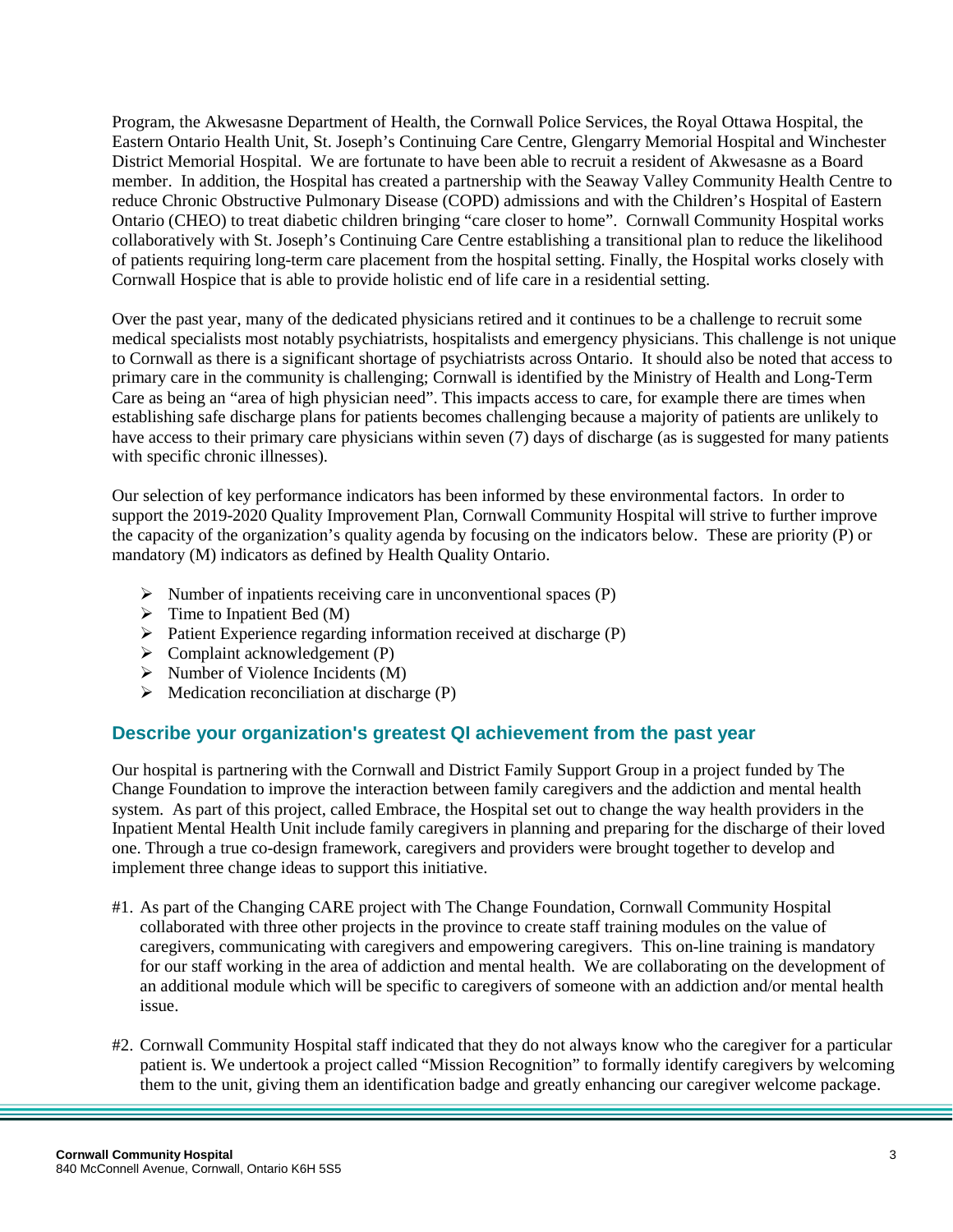#3. Once caregivers are identified, the discharge process was redesigned so health providers seek out the patient's caregiver(s) days prior to discharge from the unit, as our "Mission Transition" project. Caregivers and providers together ensure that the caregiver is ready in advance of the patient's discharge by referring to a checklist throughout the patient stay so that the caregiver has the information they need (diagnosis, behaviours to expect, medications, follow-up appointments) and that both the patient and the caregiver will be safe after discharge.

Cornwall Community Hospital became one of the few hospitals in Canada to implement a fully integrated electronic health record in 2016. In August 2018, Canadian Healthcare Technology recognized the Hospital for the work done in creating a near paperless environment support to optimize patient care. The electronic health record continues to be optimized to enhance patient safety at many levels. As an example, the electronic health record is utilized to prompt the nurse to identify a caregiver. The electronic health record has provided an effective means of leveraging the Changing CARE project.

#### **Patient/client/resident partnering and relations**

One of Cornwall Community Hospital's strategic goals is to improve the delivery of patient inspired care. We strive to identify patient needs as this is the core of our business; measuring and improving quality; and improving transitions into and out of hospital. Throughout the year, Cornwall Community Hospital provides quarterly progress reports on the Quality Improvement Plan indicators to the Quality and Performance Monitoring Committee of the Board and the Board of Directors. The 2018-2019 Quality Improvement Plan was developed with feedback from Patient and Caregiver Experience Advisors, the Quality and Performance Monitoring Committee, the Medical Advisory Committee and the Board of Directors.

The focus has and continues to be to respond to patients and families when there is a real or perceived gap in care, coordination or communication. Our Patient Experience Specialist ensures that the voice of the patient is heard and influences planning and decision-making on issues that affect patient care, ensuring the needs and expectations of patients and their families are addressed. For a number of years now, there has been a very active Mental Health Family Advisory Council that focuses on the needs of families both in the Community Mental Health Programs as well the Inpatient Mental Health unit.

The Hospital has expanded its Patient Experience Program and regrouped advisors to form the Patient and Caregiver Experience Advisory Council. The Council is comprised of 10 advisors with previous patient or caregiver experience, who generously provide their time to further our goal of improving the patient experience. Just this year, they have provided feedback on patient education, the hospital complaint and disclosure process, and visiting hours. They participated and provided feedback on wayfinding and they are members on numerous committees (e.g. Ethics, Falls, Accessibility, Quality and Performance Monitoring Committee of the Board). Patient and family input is collected through a variety of mechanisms including impromptu online surveys, solicited inpatient and outpatient surveys, the electronic patient incident reporting process, the Patient Experience Specialist, our physician and front-line staff's day-to-day interactions. The Canadian Institute for Health Information (CIHI) patient satisfaction survey data has been carefully analyzed to identify areas where our patients are telling us we can do better. The top three and bottom three survey performers are shared each quarter with department managers and with the Quality and Performance Monitoring Committee so they can celebrate good results and work to improve the others. Survey results continue to support the need for the hospital to remain focused on the information provided at the time of discharge. In response, the Hospital has enhanced the patient handbook to make it more user-friendly for our patient population.

Some areas of the hospital have created their own surveys to solicit information that is most relevant to their program. This includes Women and Children's Health Services, the Critical Care Unit, Diagnostic Services and the Ontario Perception of Care Tool that is used both in the Community Mental Health Programs and Inpatient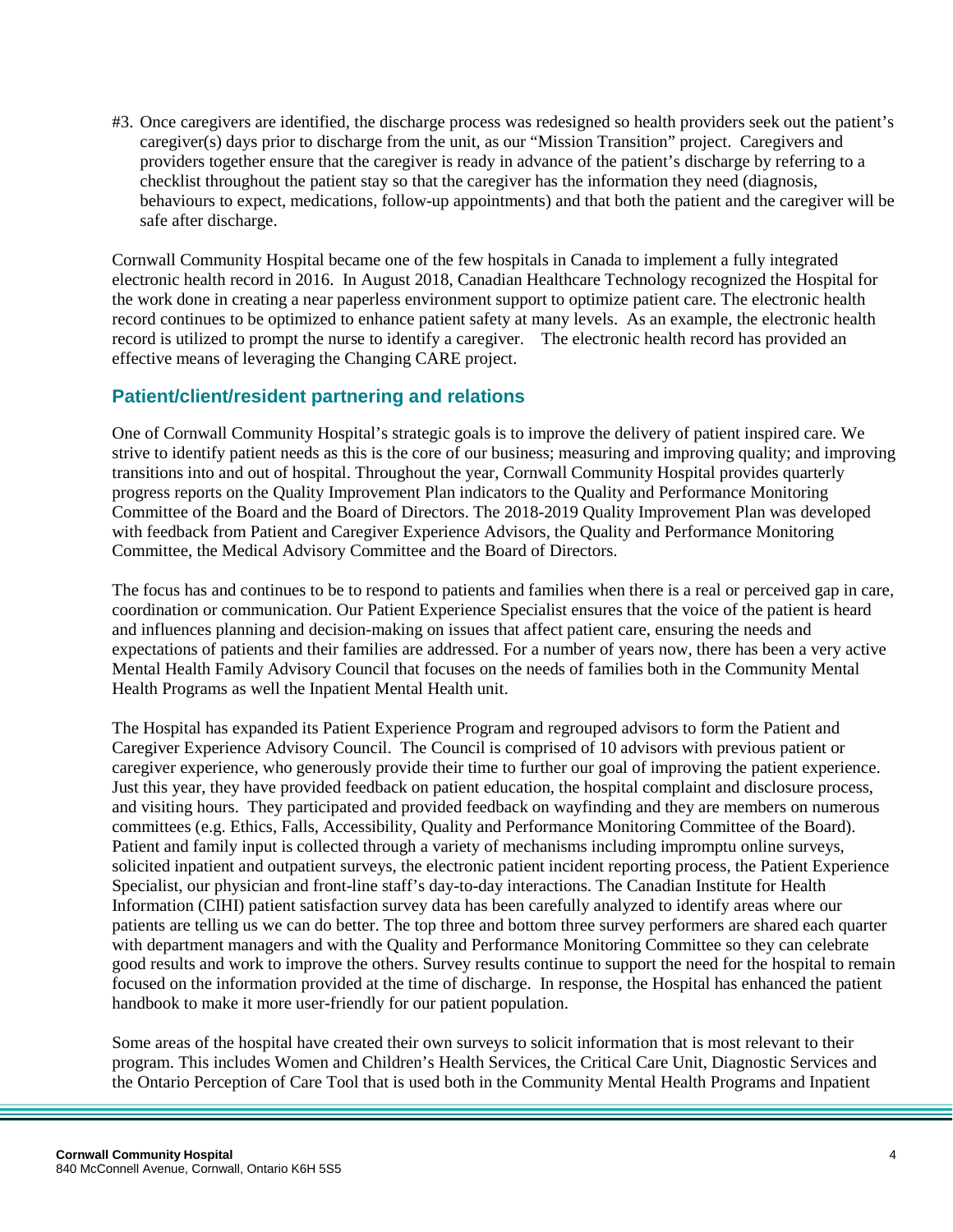Mental Health.

#### **Workplace Violence Prevention**

Recent workplace violence incidents in health care have highlighted the need for increased diligence in this area and a focus group, which included members of Senior Administration was introduced in January 2015. This group has been meeting monthly to advance this important agenda. The hospital has a zero-tolerance policy to violence (or the threat of violence) against staff or physicians.

This focus group was transformed into the Workplace Violence Prevention Committee with increased staff participation, and is chaired by the Chief Executive Officer. Violence in the workplace is a standing item for both the Joint Health and Safety Committee (JHSC) as well as for the Senior Administration Team.

Policy and program updates included an in-depth review of the Non-Violent Crisis Intervention training program for effectiveness and suitability and of the Code White policy, which includes use of force by security guards; the development of a process working with community partners to case manage high risk clients presenting to Cornwall Community Hospital as well as the adoption of the toolkits from the Public Services Health and Safety Association (PSHSA). The toolkits from this Association form the basis of the workplan for the Workplace Violence Prevention committee.

Recently an "acting out behavior" policy was developed. The policy establishes a process to identify any patient that has the potential for violence to be flagged in the electronic health record to alert the healthcare providers of a risk.

Physical environment improvements include a seclusion room renovation in the Emergency Department (ED); Code White buttons for nurse call at three triage stations in the Emergency Department; new security force in place with increased standards for the role of guards that include hand cuffs, vests, and belts; and a modification in guard hours to facilitate maximum coverage. The building is locked down at night and anyone entering during that time must be authorized by security. As next steps, the hospital is reviewing personal safety response systems for community programs (whereby staff are required to enter client's homes), Emergency Department and the Inpatient Mental Health unit.

Going forward, the Committee will continue to assess our progress regularly to ensure that initiatives/ improvements are implemented with the goal of keeping staff, physicians and patients safe. At all times, staff and physicians are encouraged to report concerns and offer suggestions to mitigate the potential for violence.

#### **Executive Compensation**

Cornwall Community Hospital performance-based compensation plan for the Chief Executive Officer and the individuals reporting directly to this role are linked to achieving targets in the Quality Improvement Plan as per the Excellent Care for All Act (ECFAA) requirements.

The achievement of the annual targets for the Quality Improvement Plan indicators outlined below account for a total of 2% of the overall compensation for the chief executive officer and the executives below. Payments will be determined by assigning comparable weights to each indicator, and the use of a sliding scale for the percentage of target achieved.

- President and Chief Executive Officer
- Vice-President, Patient Services and Chief Nursing Officer
- Vice-President, Community Programs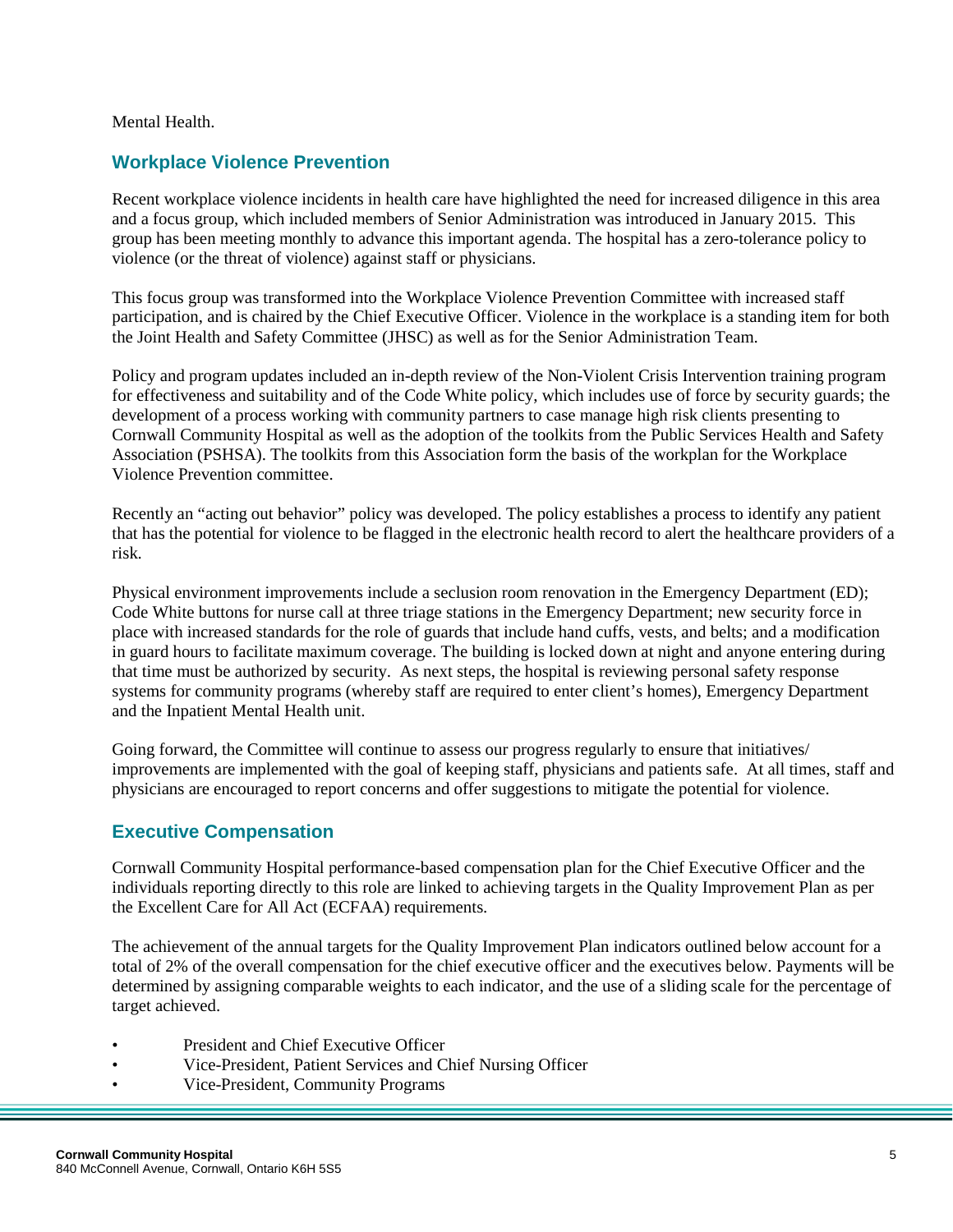- Chief Financial Officer  $\bullet$
- Chief Information Officer
- Chief Privacy and Human Resources Officer
- Senior Director, Critical Care and Perioperative Services
- Chief of Staff

Quality Improvement Plan Indicators:

- 1. Number of inpatients receiving care in unconventional spaces
- 2. Time to Inpatient Bed
- $3.$ Patient Experience regarding information received at discharge
- $\overline{4}$ . Complaint acknowledgement
- 5. Number of Violence Incidents
- Medication reconciliation at discharge 6.

#### **Contact Information**

Heather Arthur, Vice President, Patient Services, and Chief Nursing Officer heather.arthur@cornwallhospital.ca

## Sign-off

It is recommended that the following individuals review and sign-off on your organization's Quality Improvement Plan (where applicable):

I have reviewed and approved our organization's Quality Improvement Plan.

ancee Cruickshank **Board Chair** 

William A. Knight

Chair Quality and Performance Monitoring Committee

Muratu.

Jeanette Despatie **Chief Executive Officer**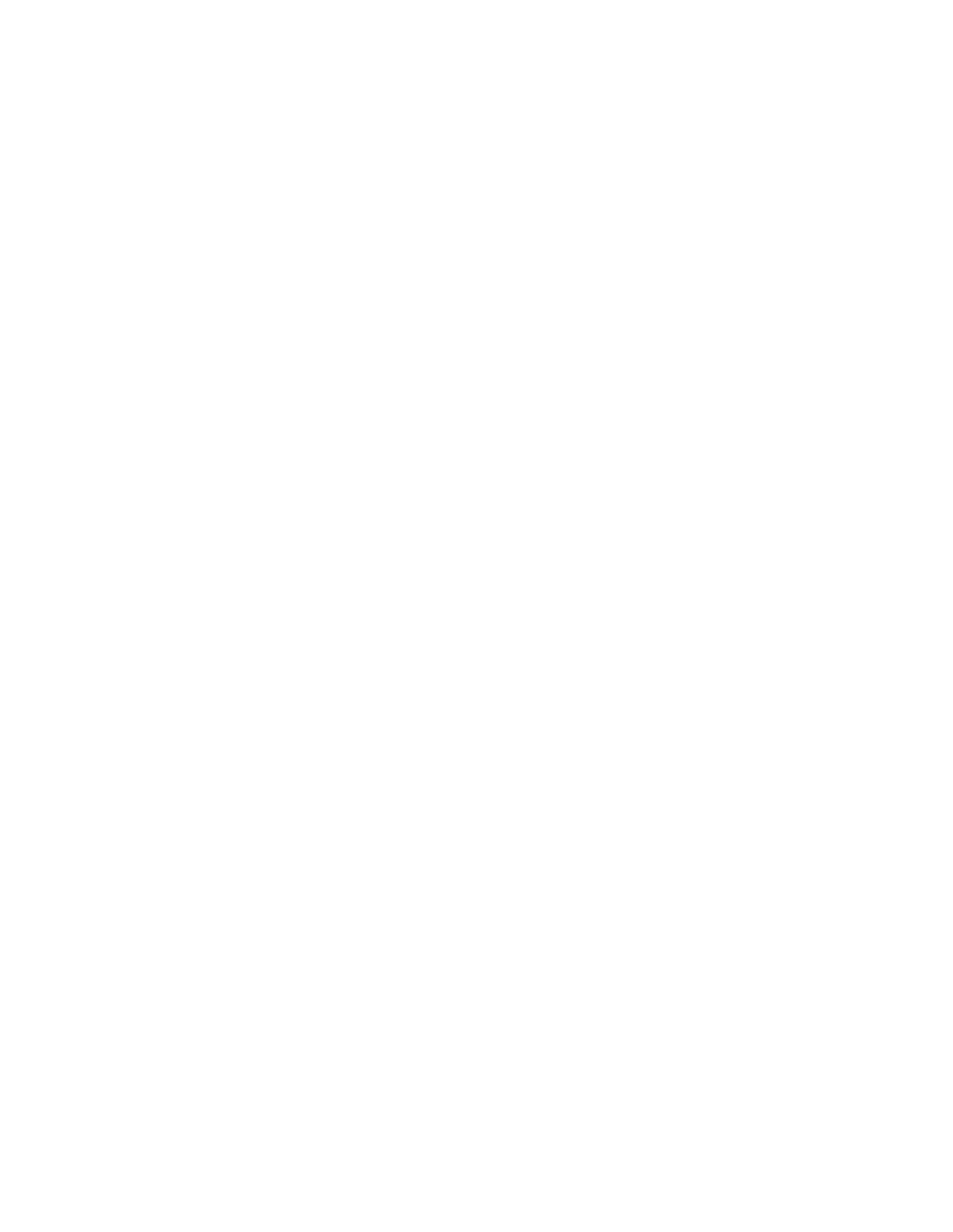# **2019/20 Quality Improvement Plan "Improvement Targets and Initiatives"**



Cornwall Community Hospital 840 McConnell Avenue

| <b>AIM</b>                                                           |                          | <b>Measure</b>                                                                                                                                                                                                                                                                    |                |                         |                                                                |                                                               | Current |               | Target                                                                                                                                                                                                                                                                                       |                                                                                                                                                                                                                                                                            | Change<br><b>Planned improvement</b>                                                                                                                            |                                                                                                                                                               |                                                                                                                                         | <b>Target for process</b>                                                                                     |                                                                                                                                                                                                                                                                     |
|----------------------------------------------------------------------|--------------------------|-----------------------------------------------------------------------------------------------------------------------------------------------------------------------------------------------------------------------------------------------------------------------------------|----------------|-------------------------|----------------------------------------------------------------|---------------------------------------------------------------|---------|---------------|----------------------------------------------------------------------------------------------------------------------------------------------------------------------------------------------------------------------------------------------------------------------------------------------|----------------------------------------------------------------------------------------------------------------------------------------------------------------------------------------------------------------------------------------------------------------------------|-----------------------------------------------------------------------------------------------------------------------------------------------------------------|---------------------------------------------------------------------------------------------------------------------------------------------------------------|-----------------------------------------------------------------------------------------------------------------------------------------|---------------------------------------------------------------------------------------------------------------|---------------------------------------------------------------------------------------------------------------------------------------------------------------------------------------------------------------------------------------------------------------------|
| Issue                                                                | <b>Quality dimension</b> | Measure/Indicator Type                                                                                                                                                                                                                                                            |                |                         |                                                                | Unit / Population Source / Period Organization Id performance |         | <b>Target</b> | justification                                                                                                                                                                                                                                                                                | <b>External Collaborators</b>                                                                                                                                                                                                                                              | initiatives (Change Ideas)                                                                                                                                      | <b>Methods</b>                                                                                                                                                | <b>Process measures</b>                                                                                                                 | measure                                                                                                       | <b>Comments</b>                                                                                                                                                                                                                                                     |
|                                                                      |                          | M = Mandatory (all cells must be completed) P = Priority (complete ONLY the comments cell if you are not working on this indicator) C = custom (add any other indicators you are working on)                                                                                      |                |                         |                                                                |                                                               |         |               |                                                                                                                                                                                                                                                                                              |                                                                                                                                                                                                                                                                            |                                                                                                                                                                 |                                                                                                                                                               |                                                                                                                                         |                                                                                                               |                                                                                                                                                                                                                                                                     |
| Theme I: Timely and <b>Efficient</b><br><b>Efficient Transitions</b> |                          | Average number of<br>inpatients receiving<br>care in<br>unconventional<br>spaces or ER<br>stretchers per day<br>within a given time<br>period.                                                                                                                                    |                | Count / All<br>patients | Daily BCS /<br>October -<br>December 2018                      | 967*                                                          |         | 1.00          | New indicator;<br>target<br>established at an<br>average of 1 per                                                                                                                                                                                                                            |                                                                                                                                                                                                                                                                            | Chiefs to align Length of<br>Stay (LOS) with Expected<br>Length of Stay (ELOS)<br>targets established in<br><b>Quality Based Procedures</b><br>(QBP) handbooks. | 1) Continue to work with the Provide Chiefs and Department Managers Length of<br>Length of Stay (LOS)/ Expected Length of Stay (ELOS).<br>Stay (LOS) reports. |                                                                                                                                         | Length of Stay =<br><b>Expected Length of</b><br>Stay (ELOS) unless<br>variance supportec<br>by documentation | ength of Stay<br>(LOS) that exceed<br>target should be<br>tracked when<br>gaps in the<br>system. (In order<br>to protect patient<br>privacy "X" is<br>used when there<br>are any indicators<br>with numerator<br>less than 5 and<br>denominator less<br>than $30$ ) |
|                                                                      |                          |                                                                                                                                                                                                                                                                                   |                |                         |                                                                |                                                               |         |               |                                                                                                                                                                                                                                                                                              | that ER should have zero<br>patients admitted.<br>3) Encourage chiefs to<br>transfer patients to rural<br>4) Establish guidelines for<br>nternal escalation<br>s high (surge plan).<br>5) Level out the number of<br>surgical cases over 5-day<br>elective booking period. | 2) Adopt underlying principle Data to be tracked and reported to the Length of Stay<br>Working Group by the Patient Flow Manager                                | Bed Management report reports number of admits in                                                                                                             | That on average,<br>100% of patients<br>will be admitted to<br>a conventional<br>bed.                                                   |                                                                                                               |                                                                                                                                                                                                                                                                     |
|                                                                      |                          |                                                                                                                                                                                                                                                                                   |                |                         |                                                                |                                                               |         |               |                                                                                                                                                                                                                                                                                              |                                                                                                                                                                                                                                                                            | hospitals that have capacity.                                                                                                                                   | Number of patients repatriated from ER to HGMH or<br>WDMH.                                                                                                    | Track occupancy of other hospitals utilizing the LHIN<br>Daily Flow Depot.                                                              | That when<br>occupancy is<br>greater than 90%<br>patients will be<br>transferred to a<br>rural hospital.      |                                                                                                                                                                                                                                                                     |
|                                                                      |                          |                                                                                                                                                                                                                                                                                   |                |                         |                                                                |                                                               |         |               |                                                                                                                                                                                                                                                                                              |                                                                                                                                                                                                                                                                            | procedures when occupancy                                                                                                                                       | Number of staff that demonstrated understanding of<br>surge plan.                                                                                             | Track through the daily census report when occupancy<br>is greater than 102%.                                                           | By May 1, 2019, all<br>department chiefs<br>will be informed of<br>plan.                                      |                                                                                                                                                                                                                                                                     |
|                                                                      |                          |                                                                                                                                                                                                                                                                                   |                |                         |                                                                |                                                               |         |               |                                                                                                                                                                                                                                                                                              |                                                                                                                                                                                                                                                                            |                                                                                                                                                                 | Number of cases by day of the week.                                                                                                                           | Track the number of OR cancellations related to<br>shortage of surgical beds.                                                           | That by July 1, 2019<br>0 (zero) cases<br>cancelled.                                                          |                                                                                                                                                                                                                                                                     |
|                                                                      | Timely                   | The time interval<br>between the<br><b>Disposition</b><br>Date/Time (as<br>determined by the $ A $<br>main service<br>provider) and the O<br>Date/Time Patient R<br><b>Left Emergency</b><br><b>Department (ED)</b><br>for admission to<br>an inpatient bed or<br>operating room. | $\blacksquare$ | Hours / All<br>patients | <b>CIHI NACRS /</b><br>October 2018<br><b>December</b><br>2018 | $967*$                                                        | 16.07   | 23.20         | <b>New indicator.</b><br><b>Target</b><br>established at<br>10% reduction<br>of High-<br><b>Volume</b><br><b>Community</b><br><b>Hospital Group</b><br>performance<br>of 25.8 for<br><b>Fiscal Year</b><br>2017-2018.<br>(formula is<br>$25.8*(1 -$<br>$10%$ = 23.2).<br>*CCH<br>performance |                                                                                                                                                                                                                                                                            | 1) Early discharge<br>planning is embraced as<br>part of organizational<br>culture and philosophy<br>of care.                                                   | Continue with the corporate project of<br>monitoring Time to InPatient Bed (TIB) with a<br>goal of meeting or exceeding target.                               | Track the metrics for Time to InPatient bed using That by Q 1, 2 -<br>the Daily Access Reporting Tool (DART).                           | <b>TIB will be less</b><br>than or equal to<br>16.2                                                           | <b>Target</b><br>justification is<br>aggressive as<br>performance<br>excellent in q1-<br>3; typically<br>more<br>challenging in<br>q4 (*Formula is<br>$23.8*(1 - 5%)$<br>$= 22.6$                                                                                   |
|                                                                      |                          |                                                                                                                                                                                                                                                                                   |                |                         |                                                                |                                                               |         |               |                                                                                                                                                                                                                                                                                              |                                                                                                                                                                                                                                                                            | 2) Continue recruitment of<br>hospitalists to better<br>manage workloads.                                                                                       | per physician.                                                                                                                                                | Hospitalist working group to monitor volume of patients Track the number of patients per hospitalist related to<br>number of discharges | By July 1, 2019,<br>hospitalist case<br>load not to exceed<br>27 patients<br>(Monday - Friday)                |                                                                                                                                                                                                                                                                     |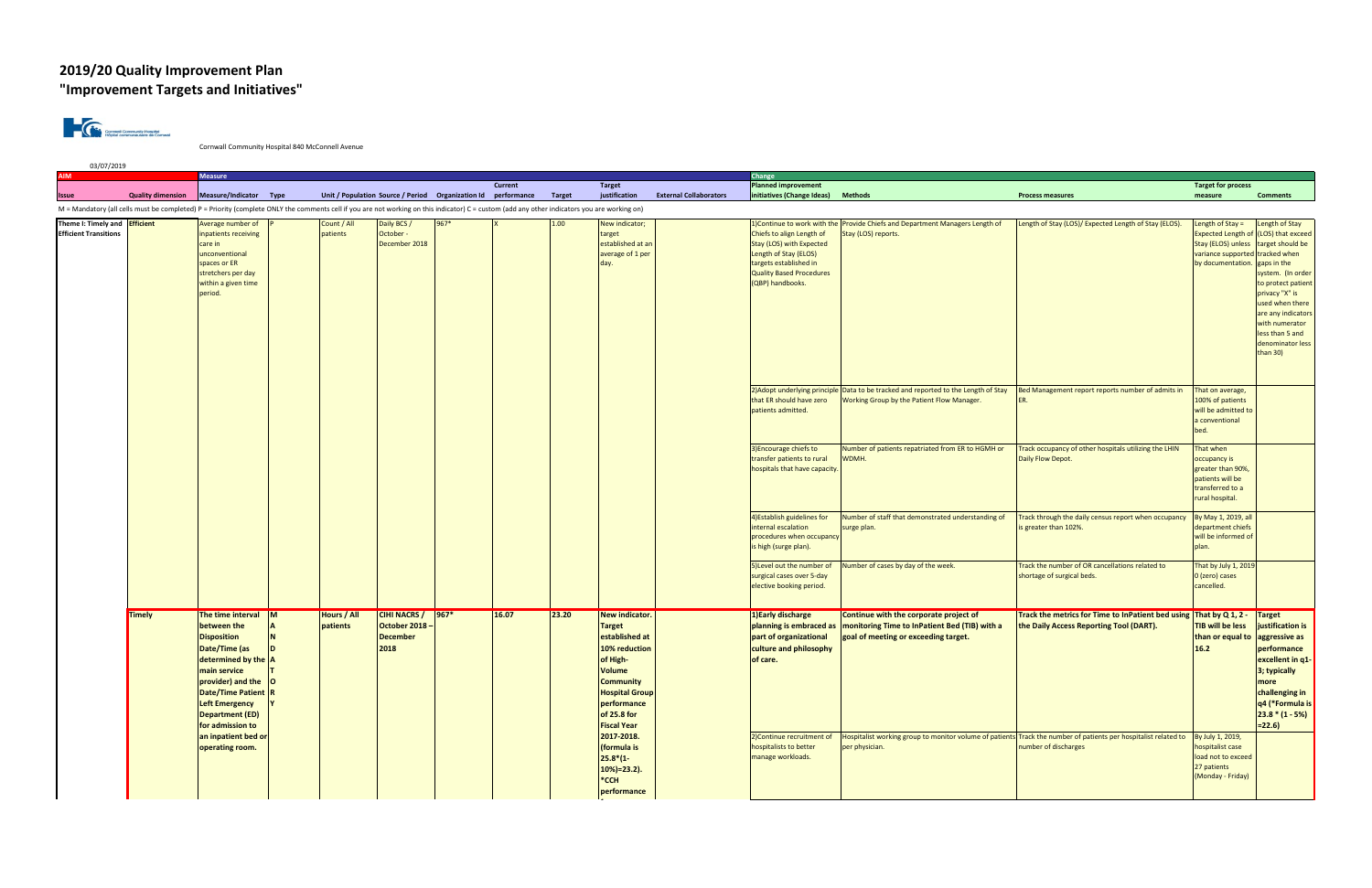| <b>NIA</b>                                             |                          | <b>Measure</b>                                                                                                                                                                            |             |                                                                                                       |                                                              |        |                        |               |                                                                                                                                     |                                                                                                                                             | Change                                                                                                                                                 |                                                                                                                                                                                     |                                                                                                           |                                                                                                                                                                        |
|--------------------------------------------------------|--------------------------|-------------------------------------------------------------------------------------------------------------------------------------------------------------------------------------------|-------------|-------------------------------------------------------------------------------------------------------|--------------------------------------------------------------|--------|------------------------|---------------|-------------------------------------------------------------------------------------------------------------------------------------|---------------------------------------------------------------------------------------------------------------------------------------------|--------------------------------------------------------------------------------------------------------------------------------------------------------|-------------------------------------------------------------------------------------------------------------------------------------------------------------------------------------|-----------------------------------------------------------------------------------------------------------|------------------------------------------------------------------------------------------------------------------------------------------------------------------------|
| <b>Issue</b>                                           | <b>Quality dimension</b> | Measure/Indicator                                                                                                                                                                         | <b>Type</b> |                                                                                                       | Unit / Population Source / Period Organization Id            |        | Current<br>performance | <b>Target</b> | <b>Target</b><br>justification                                                                                                      | <b>External Collaborators</b>                                                                                                               | <b>Planned improvement</b><br>initiatives (Change Ideas)                                                                                               | <b>Methods</b>                                                                                                                                                                      | <b>Process measures</b>                                                                                   | <b>Target for process</b><br><b>Comments</b><br>measure                                                                                                                |
|                                                        |                          |                                                                                                                                                                                           |             |                                                                                                       |                                                              |        |                        |               | for same<br>period (FY2017-<br>18) was 41.2.                                                                                        |                                                                                                                                             | 3) Realign hospital services<br>to ER activity.                                                                                                        | Daily review of DART - TIB.                                                                                                                                                         | Track the number of times that target for TIB is not met.                                                 | By the end of Q2,<br><b>TIB less than or</b><br>equal to 16.2                                                                                                          |
|                                                        |                          |                                                                                                                                                                                           |             |                                                                                                       |                                                              |        |                        |               |                                                                                                                                     |                                                                                                                                             | 4) Advocate to LHIN for<br>greater access to care<br>coordinators and to demand<br>for beds.                                                           | Track the number of CCAC referrals from ED (ED/CCAC<br>notifications).                                                                                                              | Track the number of hospital admissions avoidedrelated<br>to CCAC Geriatric Emergency Nurses involvement. | <b>All patients</b><br>receiving home<br>care services to be<br>reassessed within<br>72 hours.                                                                         |
| <b>Theme II: Service</b><br><b>Excellence</b>          | <b>Patient-centred</b>   | Percentage of<br>complaints<br>acknowledged to the<br>ndividual who made<br>a complaint within<br>five business days                                                                      |             | % / All patients                                                                                      | Local data<br>collection / Most<br>recent 12 month<br>period | $967*$ | 83.33                  | 89.25         | Target<br>established at<br>89.25%; A 5%<br>increase to prior<br>year target of<br>85%. (formula is<br>$85.0\%*(1+5%) =$<br>89.25%) |                                                                                                                                             | 1) Actively involve Patient<br>and Caregiver Experience<br>Advisors at departmental<br>level to promote patient<br>inspired care.                      | Number of departments that have advisors as<br>participants.                                                                                                                        | Track number of complaints in each department that<br>advisors provided feedback on system improvements   | Track and report at<br>the Patient and<br>Caregiver<br>Experience<br><b>Advisory Council.</b>                                                                          |
|                                                        |                          |                                                                                                                                                                                           |             |                                                                                                       |                                                              |        |                        |               |                                                                                                                                     |                                                                                                                                             | 2) Update corporate policy<br>defining expectations of<br>managers and educate<br>leadership team on<br>expectations.                                  | Compliance with policy (defining) expectations to be<br>reported at management meetings and Quality<br>Performance Monitoring Committee (of the Board).                             | Percentage of complaints that have been responded to<br>within 5 days.                                    | During 2019/20,<br>the hospital will<br>acknowledge<br>complaints 89.25%<br>of the time within<br>5 days.                                                              |
|                                                        |                          |                                                                                                                                                                                           |             |                                                                                                       |                                                              |        |                        |               |                                                                                                                                     |                                                                                                                                             | 3) Utilize incident reporting<br>system to alert Quality<br>not been acknowledged in 3                                                                 | Compliance with policy (defining) expectations to be<br>reported at management meetings and Quality<br>department if complaint has Performance Monitoring Committee (of the Board). | Percentage of complaints that have been responded to<br>within 5 days.                                    | During 2019/20,<br>the hospital will<br>acknowledge<br>complaints 89.25%<br>of the time within<br>5 days.                                                              |
|                                                        |                          |                                                                                                                                                                                           |             |                                                                                                       |                                                              |        |                        |               |                                                                                                                                     |                                                                                                                                             | 4) Establish new training<br>program for all staff to<br>improve the patient<br>experience that may<br>influence the number of<br>complaints received. | Review of monthly reports generated through the<br>ncident management system (RL6).                                                                                                 | Number of staff that participate in updated corporate<br>training (mandatory).                            | By November 2019<br>30% of staff will<br>have participated<br>in training that<br>focuses on<br>improving the<br>patient experience<br>(and 60% by March<br>31, 2020). |
|                                                        |                          | Patient Experience:<br>Did you receive<br>enough information<br>when you left the<br>hospital? Inpatient<br>**Top 2 Box)                                                                  |             | Percentage/**To NRC Picker /<br>p 2 Box<br>(Completely and Months<br>Quite a Bit) / All<br>inpatients | Most Recent 12                                               | 967*   | 73.4                   | 78.00         | Target<br>established at<br>78%; A 5%<br>increase to prior<br>year target of<br>75%                                                 | Oriented Discharge<br>Summaries (PODS).<br>2) Educate staff and<br>physicians about<br>Healthwise.<br>and Acute Coronary<br>Syndrome (ACS). | 1) Educate all nursing staff<br>on the merit of Patient                                                                                                | Audit the update of PODS through the electronic health Number of patients that responded positively (Top 2<br>record.                                                               | Boxes) to NRC Patient Satisfaction Survey.                                                                | By June 1, 2019<br>40% of patients on<br>the Medicine unit<br>will receive PODS<br>information on<br>discharge.                                                        |
|                                                        |                          |                                                                                                                                                                                           |             |                                                                                                       |                                                              |        |                        |               |                                                                                                                                     |                                                                                                                                             |                                                                                                                                                        | Audit the uptake through the electronic health record. Number of patients that responded positively (Top 2                                                                          | Box) to NRC Patient Satisfaction Survey.                                                                  | By June 1, 2019,<br>40% of patients on<br>Medicine unit will<br>have received<br>Healthwise                                                                            |
|                                                        |                          |                                                                                                                                                                                           |             |                                                                                                       |                                                              |        |                        |               |                                                                                                                                     |                                                                                                                                             | 3) Embed the University of<br>Ottawa Heart Institute's<br>Guidelines Applied into<br>Practice (GAP) tools for<br>Chronic Heart Failure (CHF)           | GAP tool compliance to be reviewed internally by<br>managers and the Critical Care Committee (Q2 2018/19 discharge information.<br>at 100%).                                        | Track number of patients that received GAP patient                                                        | By July 1, 2019 90%<br>of patients will<br>receive<br>information<br>Ottawa Heart<br>Institute provided.                                                               |
| Theme III: Safe and Effective<br><b>Effective Care</b> |                          | <b>Medication</b><br>reconciliation at<br>discharge: Total<br>number of discharged<br>patients for whom a<br><b>Best Possible</b><br><b>Medication Discharge</b><br>Plan was created as a |             | Rate per total<br>number of<br>discharged<br>patients /<br><b>Discharged</b><br>patients              | Hospital<br>collected data /<br>October -<br>December 2018   | 967*   | 85.66                  | 85.00         | Continue to<br>maintain or<br>exceed prior<br>Fiscal Year 2018-<br>2019<br>performance.<br>Target is set 16%<br>ligher than our     |                                                                                                                                             | 1) Optimize information<br>shared with community<br>partners obtained via<br>medication reconciliation at<br>discharge to promote<br>patient safety.   | Track the number of fax referrals that were made from<br>CCH to community pharmacies and primary care<br>practitioners.                                                             | Number of e-referrals or fax made to community<br>pharmacies or primary care practitioners.               | 85% of patients will<br>have medication<br>reconciliation<br>completed on<br>discharge by June<br>2019.                                                                |